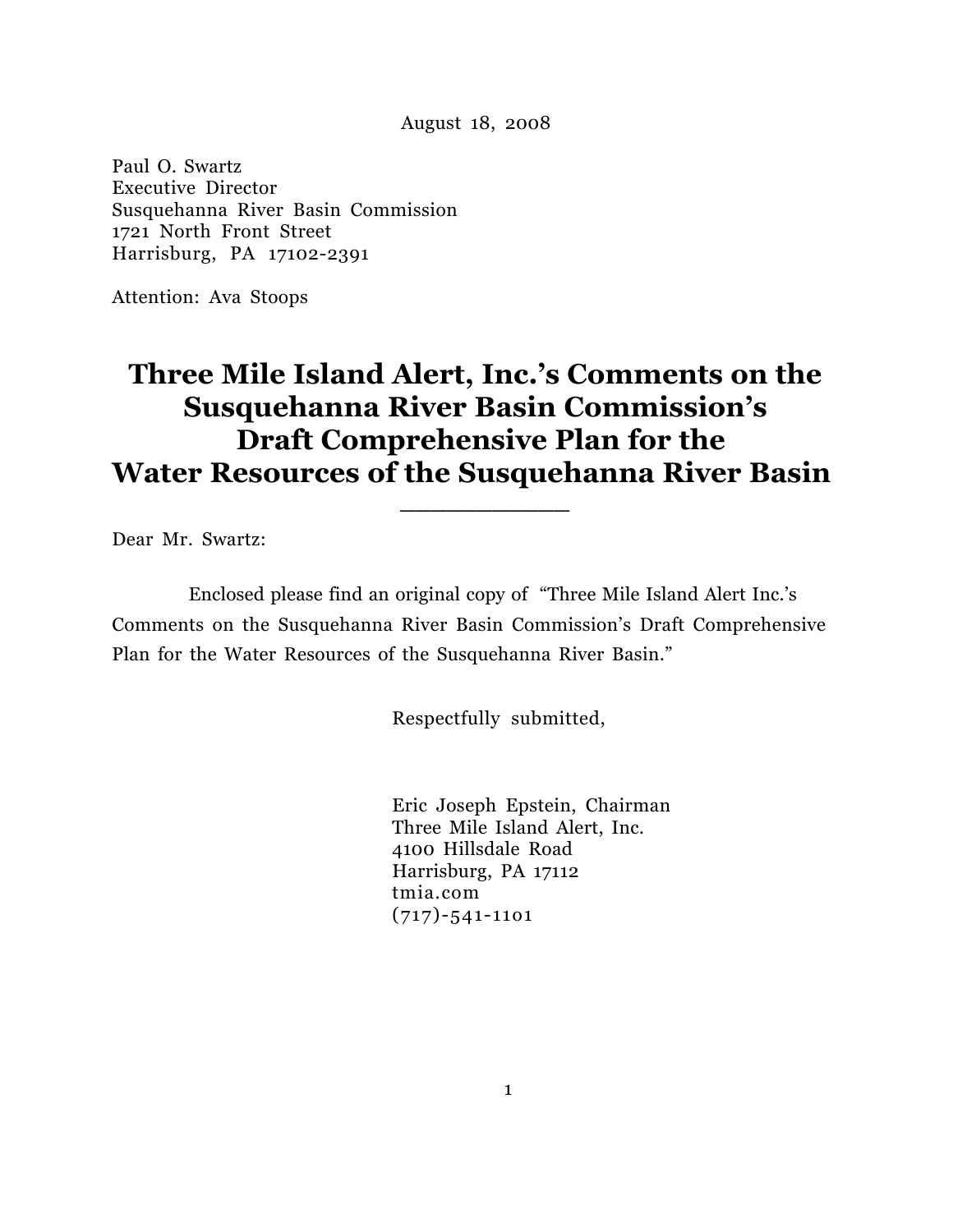I hereby certify that on August 18, 2008 a copy of Three Mile Island Alert Inc.'s "Comments on the Susquehanna River Basin Commission's Draft Comprehensive Plan for the Water Resources of the Susquehanna River Basin" via electronic mail and by the United States Postal Service to:

Richard A. Cairo, Esquire General Counsel Susquehanna River Basin Commission 1721 North Front Street Harrisburg, PA 17102-2391

DEP - RCSOB Cathleen Myers, DEP Deputy Secretary PO Box 2063 400 Market Street Harrisburg, PA 17105-2063

Pennsylvania Public Utility Commission Secretary James McNulty Commonwealth Keystone Building 400 North Street Harrisburg, PA 17120

Office of the Secretary U.S. Nuclear Regulatory Commission 16th Floor One White Flint North 11555 Rockville Pike, Rockville, Maryland 20852 Attn: Rulemaking and Adjudications Staff

Office of the General Counsel U.S. Nuclear Regulatory Commission Lawrence J. Chandler, Esquire Mail Stop Washington, DC 2055-0001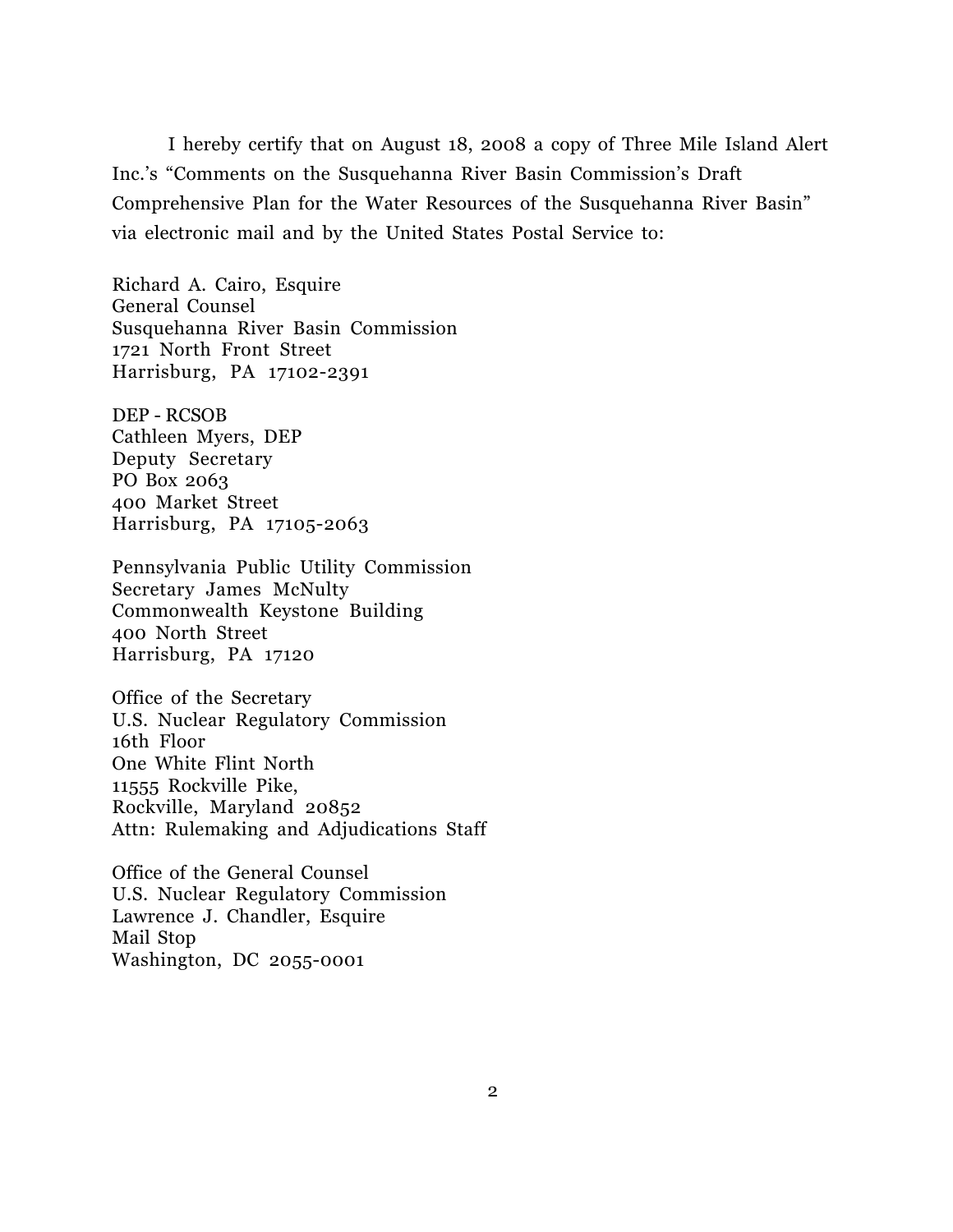### **I. Background**

Eric Joseph Epstein's filings ("Epstein" or "Mr. Epstein") at the Susquehanna River Basin Commission and Nuclear Regulatory Commission ("NRC") relating to the relicensing and uprate of the Susquehanna Steam Electric Station ("SSES") have sought to refine and define, clarify and coordinate, and address issues that have fallen through the regulatory gaps.

 The SRBC and the NRC ignored most of the technical issues relating to water use, water chemistry and public health and safety raised by Mr. Epstein, and discounted their merit as being "outside the scope" of an uprate or relicensing proceeding. (1)

Mr. Epstein's experiences at the Susquehanna River Basin Commission's ("the SRBC" or the Commission") has informed "Three Mile Island Alert, Inc.'s ("TMIA" or "TMI Alert") Comments on the Susquehanna River Basin Commission's Draft Comprehensive Plan for the Water Resources of the Susquehanna River Basin." (2)

The NRC and SRBC continues to view water use, water chemistry and aquatic challenges as outside the scope of the NRC's uprate or relicensing proceedings. Please refer to *the NRC Staff's Brief in Opposition to Mr. Epstein's Appeal of LBP--07-10* (August 16, 2007), and *PPL Susquehanna's Brief in Opposition to Appeal of Eric Joseph Epstein.* (August 16, 2007)

<sup>1</sup> Three Mile Island Alert, Inc. is a safe-energy organization based in Harrisburg, Pennsylvania and founded in 1977. TMIA monitors Peach Bottom, Susquehanna, and Three Mile Island nuclear generating stations. http://www.tmia.com

<sup>2</sup> U.S. NRC Atomic Safety & Licensing Board Panel, Memorandum & Order, In the Matter of the PPL Susquehanna LLC, (Susquehanna Steam Electric Station, Units 1 and 2), Docket Nos. 50-387 and 50-388-OLA, ASLBP No. 07854- 01-BD01, July 27, 2007: Judge G. Paul Bollwerk, II, Memorandum and Order. III. Conclusion.)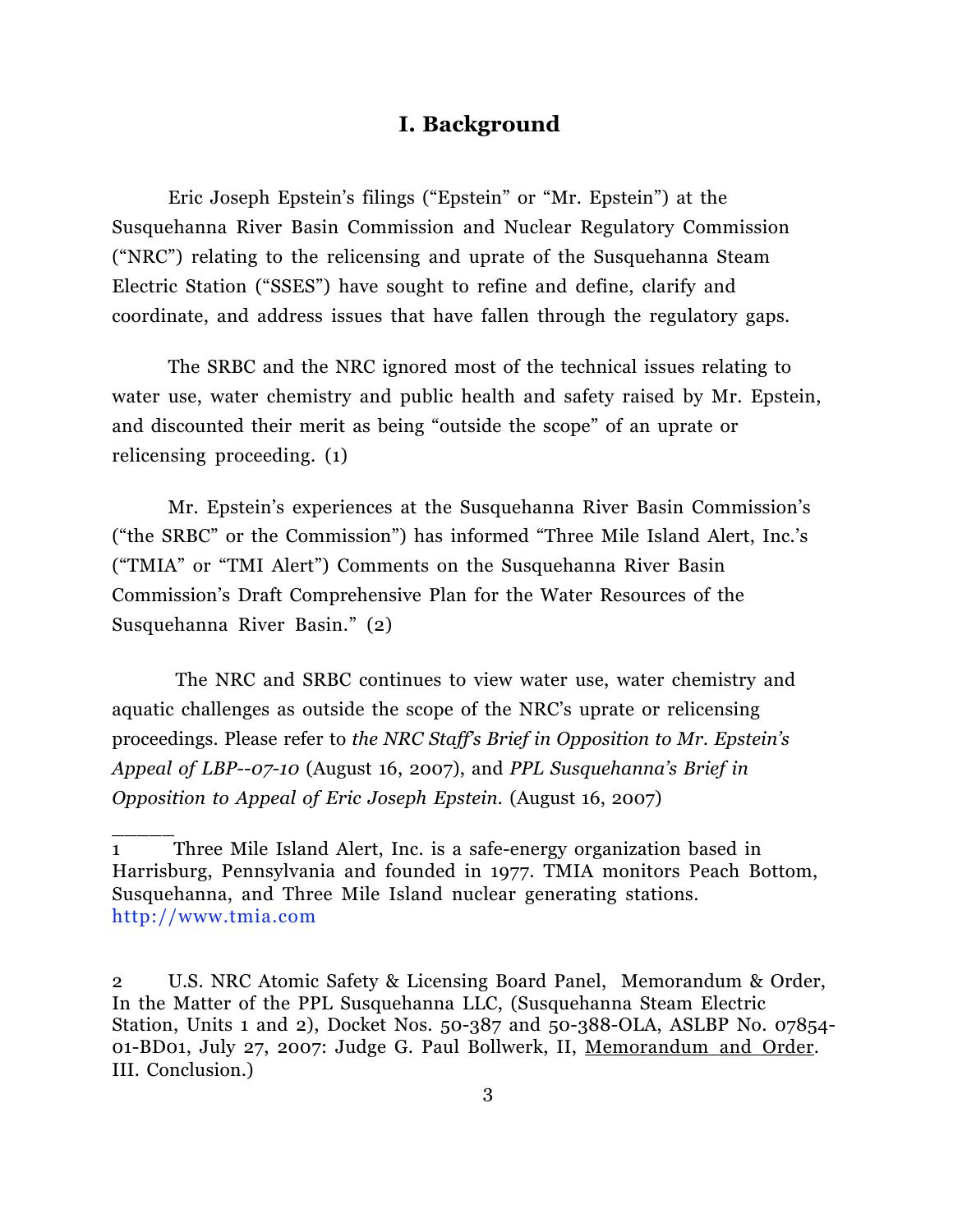All parties can agree that unintentionally destabilizing a sensitive and important aquatic asset is not in the public interest, and all sensible and proactive measures should be deployed to mitigate against this scenario. The "merits" of a collaborative endeavor are immeasurable, and present no hardship to licensees and future applicants. Additional value is derived from diverse and informed stake holders participating in an engaged, informed, and constructive dialogue.

Any infection to the River's body, can infect the parts as well as the sum of the region's inhabitants. Central Pennsylvania is already under siege from regulations and mandates resulting from the deterioration of the Chesapeake Bay.

 TMI-Alert is asking the Susquehanna River Basin Commission to complete a full administrative record when considering surface water withdrawals and consumptive use increases for nuclear generating stations. To date, both the SRBC and the NRC have selectively evaluated nuclear permitting, and failed to consider water use and water safety issues based on a perceived and nebulous concepts of "regulatory creep."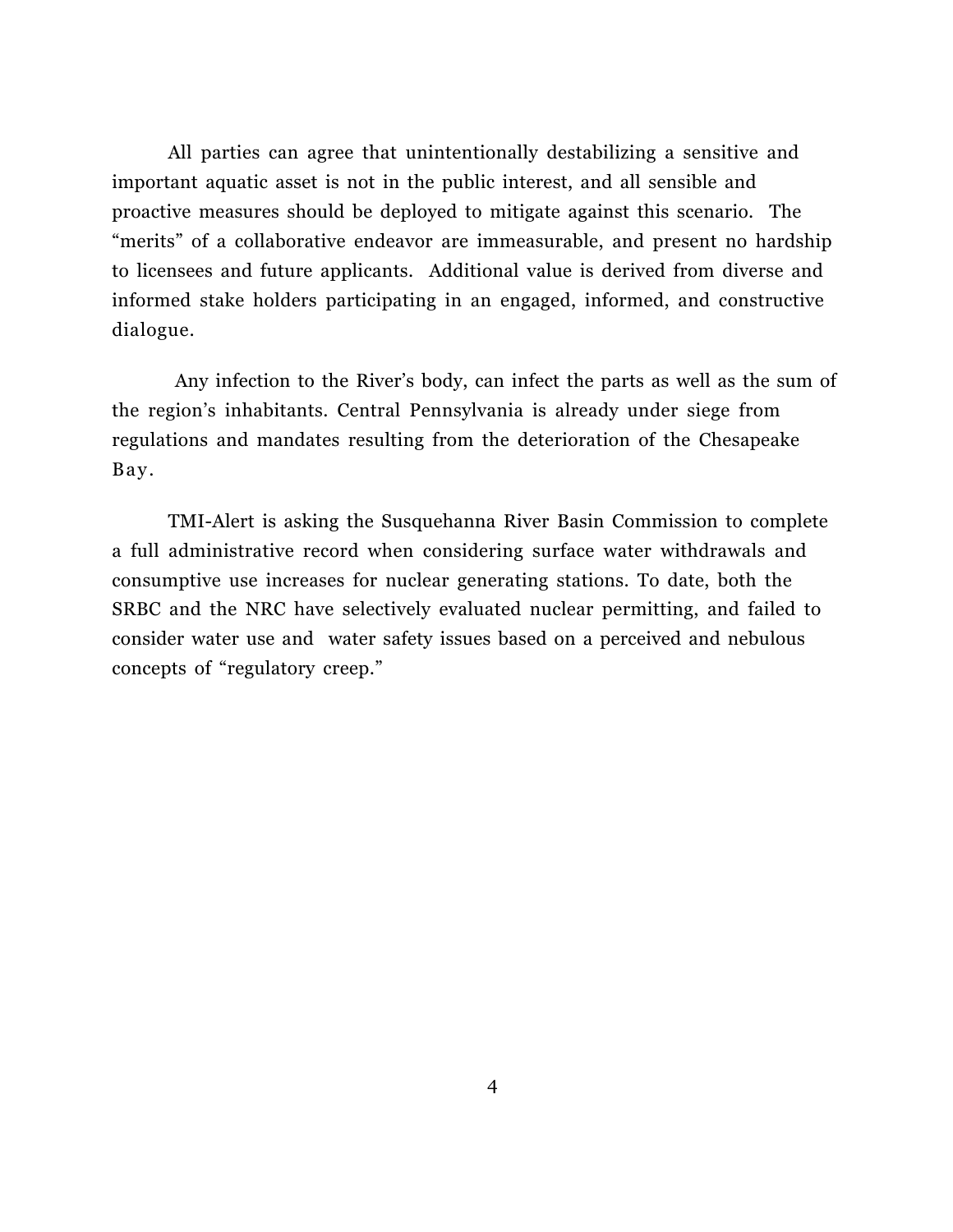**III. Three Mile Island Alert, Inc. Comments on the Susquehanna River Basin Commission's Draft Comprehensive Plan for the Water Resource of the Susquehanna River Basin** 

### **TMIA Comment 1: Part IV: "Priority management Areas" B) Water Supply**

# **"***Support and coordinate the efforts of the Commission's member jurisdictions in managing the basin's water quality"*

(p. 43, pp. 63-64 & and pp. 108-110)

Mr. Epstein began raising interagency issues with the SRBC's knowledge dating back to a hearing held by the NRC in Berwick on November 15, 2006 Berwick. Rani Franovich, Chief of the Environmental Branch that manages the Staff's environmental review of the uprate, was introduced to representatives of the Susquehanna River Basin Commission by Mr. Epstein. (3) Ms. Franovich acknowledged to Mr. Epstein she was unaware of the SRBC's charge.

The NRC ignored most of the substantive issues relating to water use, water chemistry and public health and safety raised by Mr. Epstein, and discounted their merit as being "outside the scope" of an uprate proceeding. (4)

 $\overline{\phantom{a}}$ 

4 U.S. NRC Atomic Safety & Licensing Board Panel, Memorandum & Order, In the Matter of the PPL Susquehanna LLC, (Susquehanna Steam Electric Station, Units 1 and 2), Docket Nos. 50-387 and 50-388-OLA, ASLBP No. 07854- 01-BD01, July 27, 2007: Judge G. Paul Bollwerk, II, Memorandum and Order. III. Conclusion.) Beginning on June 5, 2007, PPL and NRC filed Responses in opposition to Mr. Epstein's Contentions at the Nuclear Regulatory Commission. NRC staff alleged that Mr. Epstein's contention (T-1) is "outside of the scope" and "not material" to this proceeding, and that there is not enough information to establish a "genuine dispute." (NRC Staff, p. 8) The NRC staff and PPL argued the issues raised before the NRC as outside the cope of the NRC's uprate proceeding. Please refer to *the NRC Staff's Brief in Opposition to Mr. Epstein's Appeal of LBP--07-10* (August 16, 2007), and *PPL Susquehanna's Brief in Opposition to Appeal of Eric Joseph Epstein.* (August 16, 2007)

<sup>3</sup> Mr. Epstein identified the legitimate and peculiar interests of the Susquehanna River Basin Commission, and introduced representatives from the NRC-NRR's, Division of License Renewal Chief, Environmental Branch to members of the SRBC in attendance."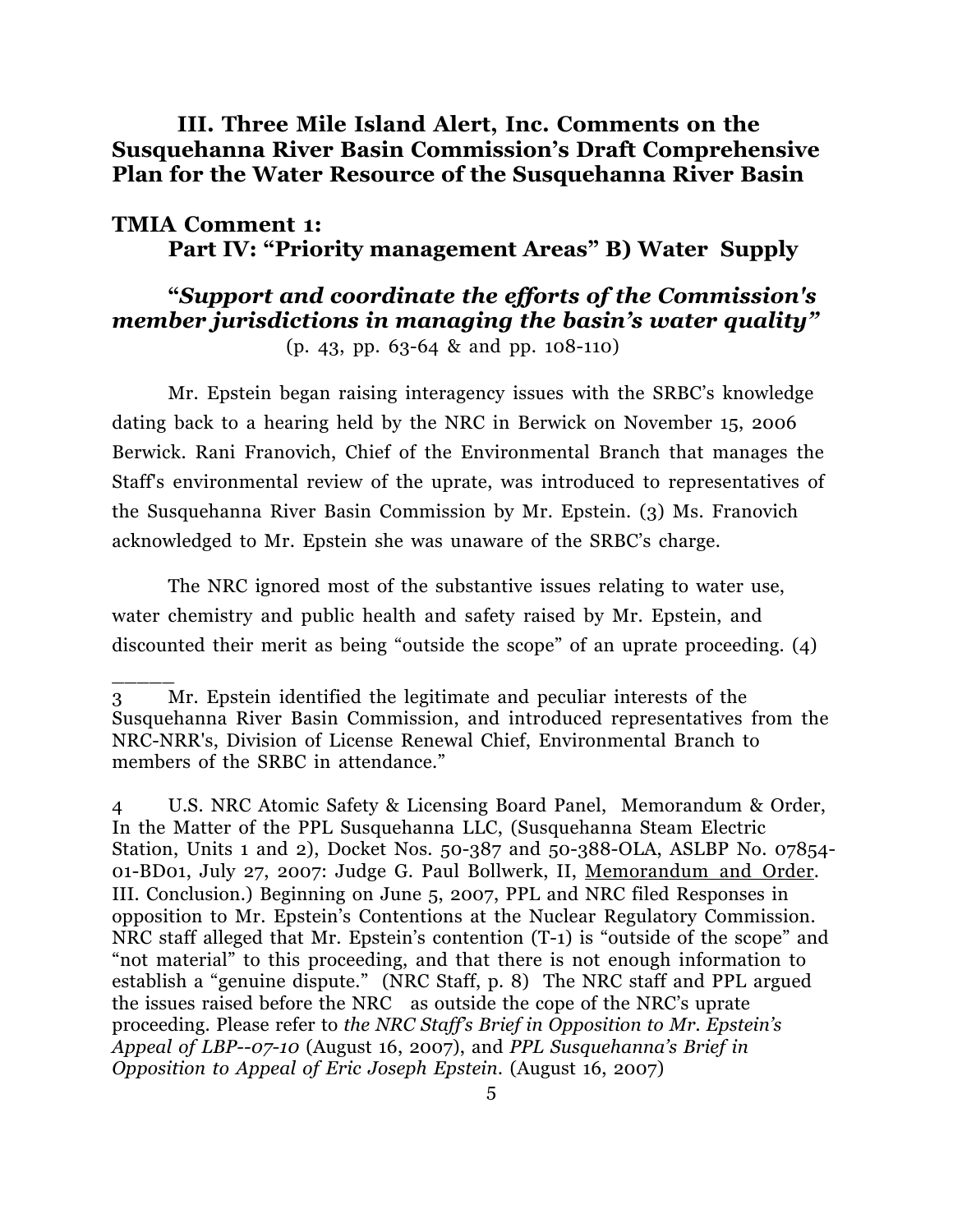The process employed by the Susquehanna River Basin Commission during the review and approval of PPL's Application uncovered substantive and procedural gaps. The process remains adrift and concealed in a bureaucratic maze.

 "PPL Susquehanna, LLC's Application for Surface Water Withdrawal Request to Modify Application" (19950301-EPU-0572) application **should not inform future nuclear uprate and relicensing requests** that will come before the Commission from the Peach Bottom Atomic Power Station, Three Mile Island, and the Susquehanna Steam Electric Station, as well as Early Site Permits and Letters of Interest for the construction of new nuclear power generation stations on the Susquehanna River.

The fragmentation of "regulatory oversight" or the segmentation of a large or cumulative project into smaller components in order to avoid designating the project a major federal action has been held to be unlawful.

*City of Rochester v. United States Postal Serv., 541 F.2d 967, 972 (2d Cir. 1976)* ("To permit noncomprehensive consideration of a project divisible into smaller parts, each of which taken alone does not have a significant impact but which taken as a whole has cumulative significant impact, would provide a clear loophole to NEPA."); *Scientists' Inst. for Pub. Information, Inc. v. AEC, 156 U.S. App. D.C. 395, 481 F.2d 1079, 1086 n.29, 1086-89 (D.C.Cir. 1973)* (statement required for overall project where individual actions are related logically or geographically). See generally W. Rodgers, Environmental Law BB 7.7, 7.9 (1977) (discussing problems arising from scope and timing of environmental impact statements). The Supreme Court, however, has made clear that there is no affirmative obligation to regionalize a proposal under NEPA; a project of genuinely small scope of course would not be an impermissible segmentation. See *Kleppe v. Sierra Club, 427 U.S. 390, 399-402, 96 S. Ct. 2718, 2725-2726, 49 L. Ed. 2d 576 (1976)* (no obligation to prepare impact statement as to regional effects where no regional action proposed).

Repeated omissions based on statutory presumptions is not sound regulation or prudent public policy.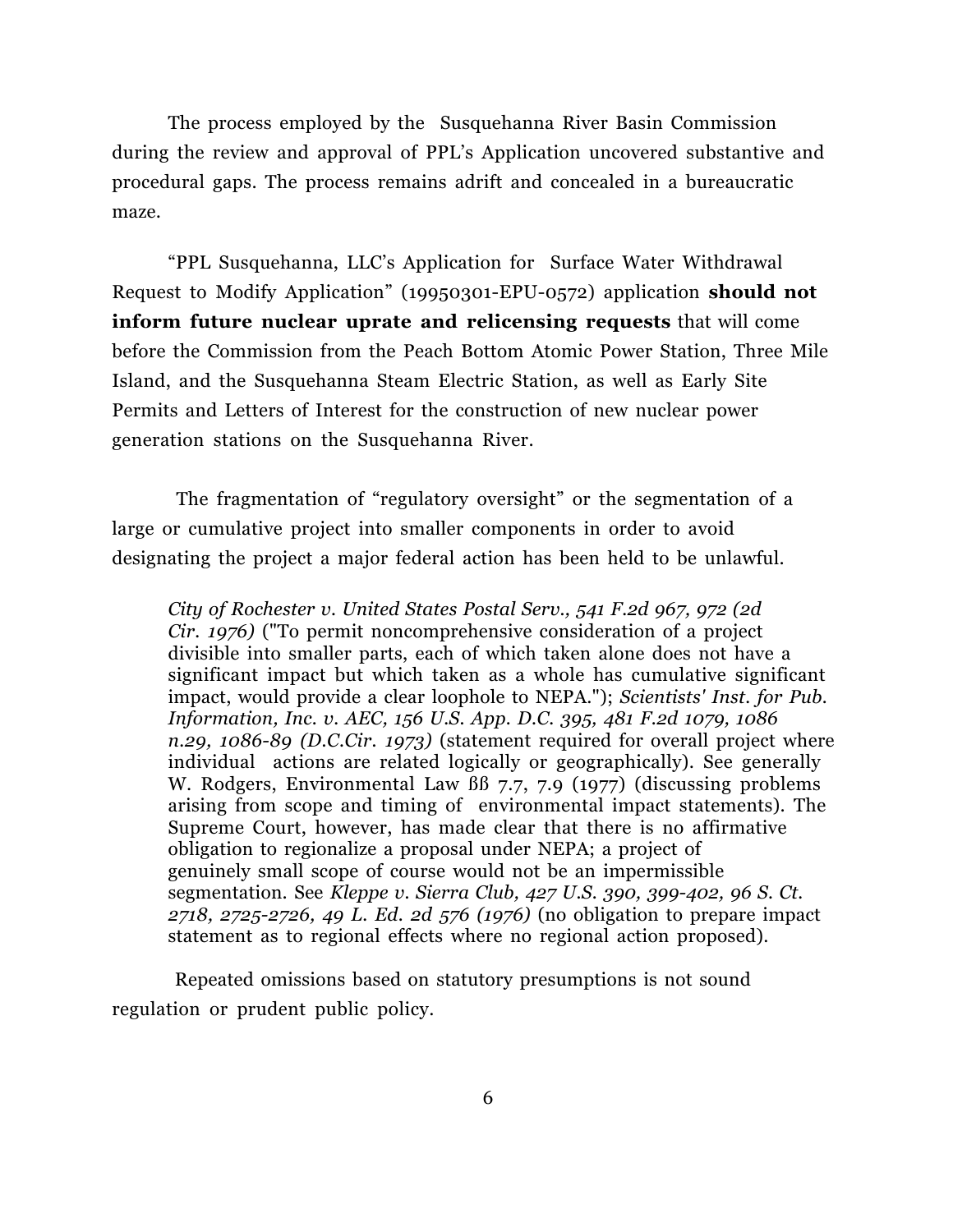TMIA recognizes that the SRBC has limited resources and can not "drill down" on each and every request and application before the Commission. However, in the absence of milestones, markers and criteria that establish and identify a clear system of engagement, the import and exegesis of major surface water withdrawals and consumptive use allocations should not be diluted by Applicants.

 The current process allows for a procedural platform that is not focused or localized, and fails to encourage openness, transparency and inclusiveness. These are not fatal deficiencies built into the system, but repairable gaps and chasms that can be remedied. The Susquehanna River Basin Commission should not allow Applicants to play a regulatory shell game.

**Remedy:** The Susquehanna River Basin Commission should execute a Memorandum of Understanding ("MOU") with the Nuclear Regulatory Commission relating to the conduct of "respective reviews in a cooperative, coordinated manner." (5)

Consistent with SRBC statute, the Commission has the authority to initiate, coordinate, and execute a MOU with the Nuclear Regulatory Commission to clarify, delineate, and establish mutual zones of interest.

<sup>5</sup> "Timing of SRBC Project Approvals Vis-à-Vis Signatory Approvals," Policy No. 9501, May 11, 1995, and § 806.7 Concurrent project review by member jurisdictions, Federal Register, December 29, 2006, p. 78583).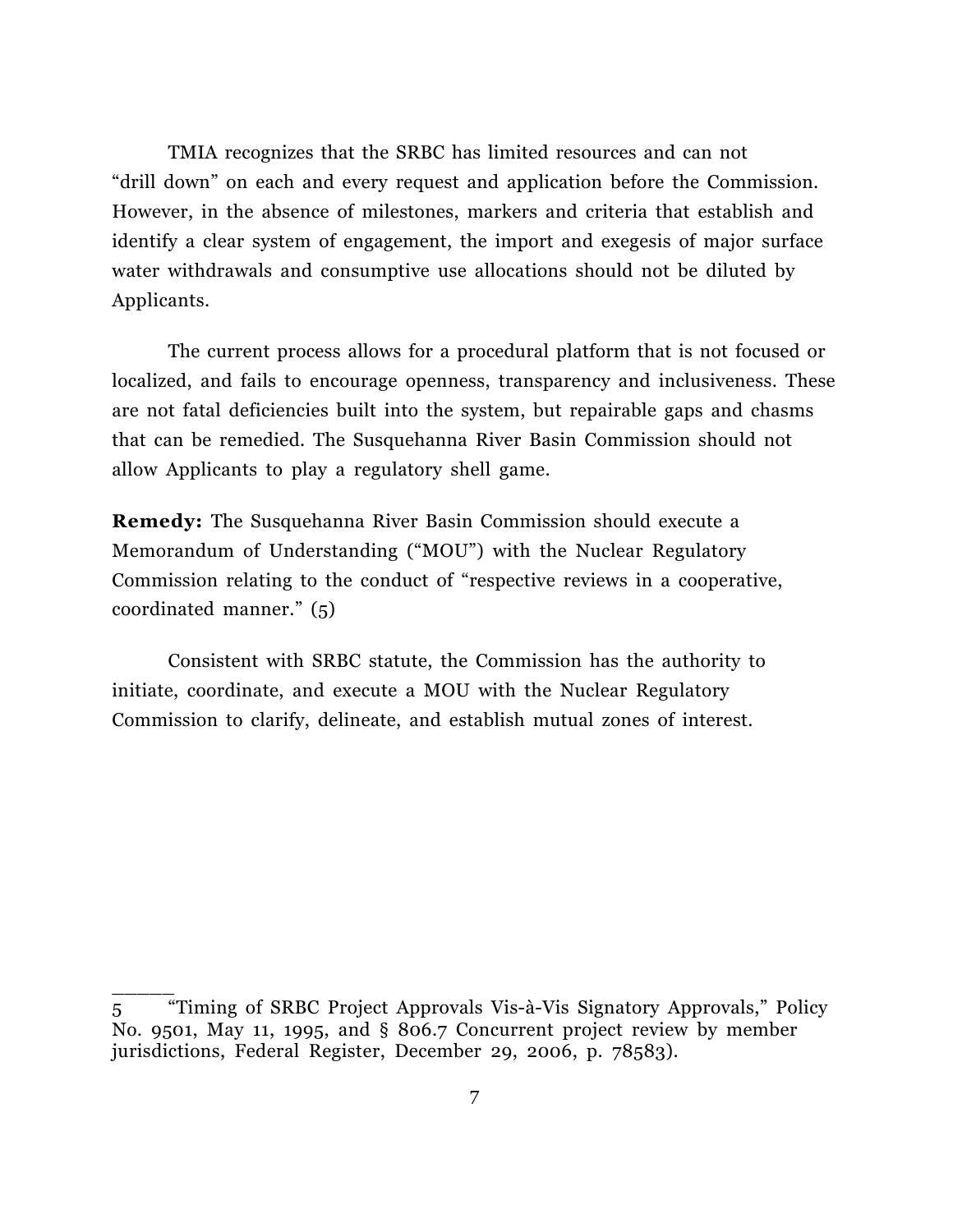### **TMIA Comment 2:**

**\_\_\_\_**

## **Part V: "Areas of Special Interest" C) Consumptive Use Mitigation**

(pp. 75-76)

On June 16, 2007 the Department of Environmental Protection ("DEP" or the DEP") advertised that he Susquehanna River Basin Commission was proposing comprehensive revisions to its regulations governing water withdrawal and consumptive use projects. (6) The proposed changes include, b*ut are not limited to:*

Require sponsors of consumptive use projects involving ground or surface water withdrawals to request approvals for both the consumptive use and the withdrawal. (Consumptive use is when water is not returned to the Susquehanna basin, including through evaporation, out-of-basin diversions, use in products, etc.)

Require sponsors of projects withdrawing 100,000 gallons per day or more from any combination of ground and surface water to request approval of the withdrawals.

• End the recognition of "pre-compact" or "grandfathered" consumptive uses or withdrawals upon a change of ownership, and no longer allow the transfer of project approvals when a change of ownership occurs. Exceptions are contained in the definition of the term "change of ownership" for projects involving transfers between family members, transfers of agricultural land for so long as it continues to be used for agricultural purposes, and corporate reorganizations.

Reduce the duration of consumptive use and withdrawal approvals from 25 years to 15.

• Incorporate standards for inter basin diversions, which are currently effective as policy.

Establish an administrative appeal procedure for parties aggrieved by an SRBC decision.

<sup>6</sup> Proposed Rules [Federal Register: October 1, 2007 (Volume 72, Number 189) [Page 55711-55712] PART 808--HEARINGS AND ENFORCEMENT ACTIONS Dated: September 21, 2007. Paul O. Swartz, Executive Director.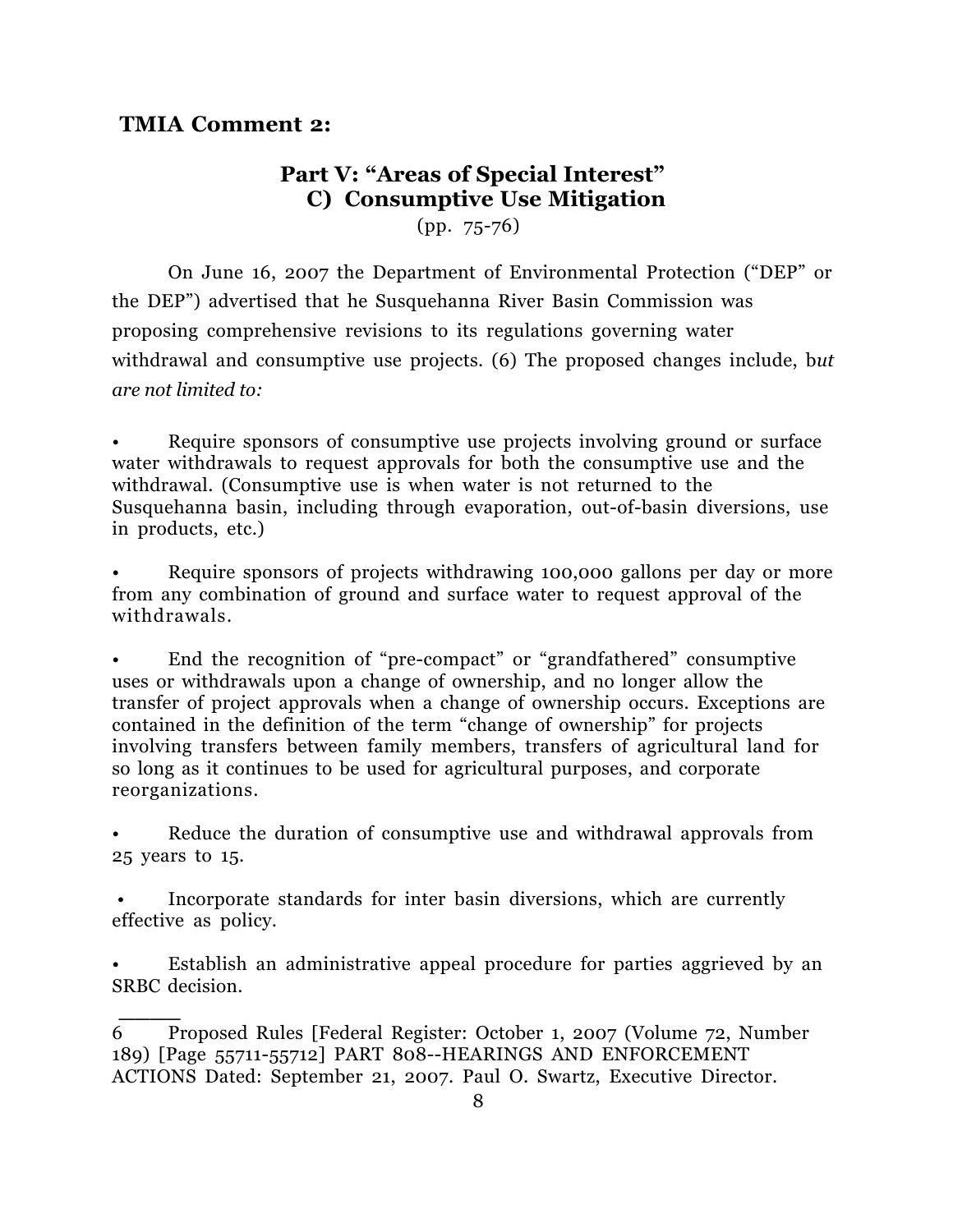**Remedy:** The Susquehanna River Basin Commission should adopt all of the above-stated, proposed rule-changes in their entirety.

### **TMIA Comment 3:**

## **Part V: "Areas of Special Interest" D) Drought Coordination & Economic Development and Recreation and Other Public Values.**

(pp. 76-81)

When it comes to water consumption, fish kills, thermal inversion and effluent discharges, power plants are sometimes viewed as a benign monster. During the 2002 drought, water shortages on the Lower Susquehanna reached critical levels, yet these power plants were exempted from water conservation efforts.

A sample of the magnitude of the amount of water used at nuclear power plants is readily evidenced at PPL's Susquehanna Steam Electric Station (SSES) located on the Susquehanna River in Luzerne County.

The plant draws 40.86 million gallons per day from the Susquehanna River. For each unit, 14.93 million gallons per day are lost as vapor out of the cooling tower stack while 11 million gallons per day are returned to the River as cooling tower basin blow down. On average, 29.86 million gallons per day are taken from the Susquehanna River and not returned. This data is public information, and can be easily referenced by reviewing PPL's Pennsylvania Environmental Permit Report. The plant returns much smaller portions of the back wash into the river at elevated temperatures. Last fall, 53 Pennsylvania counties were placed on "drought watch," including Luzerne County where the station is moored. Yet nuclear power plants are exempted from water conservation efforts.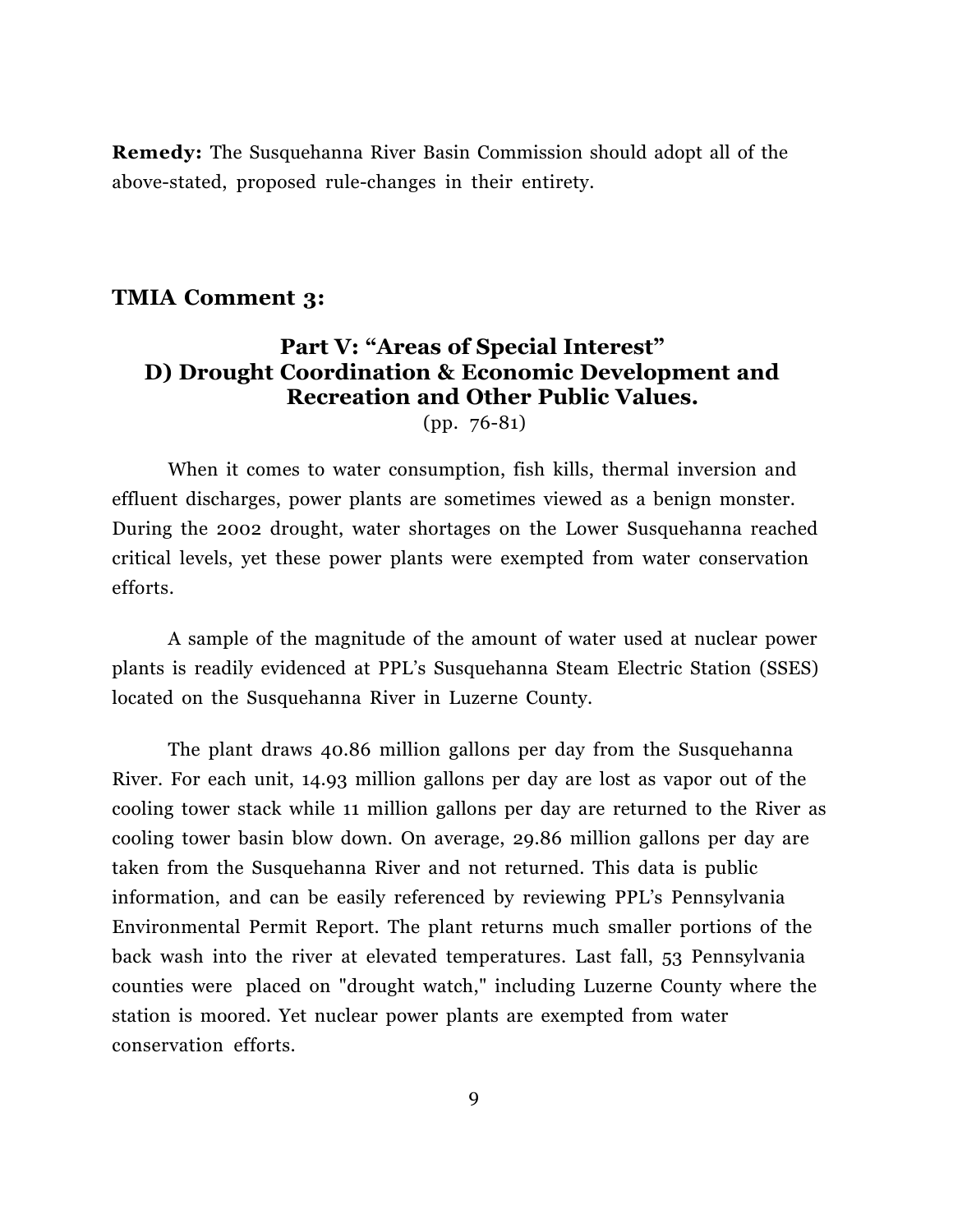These consumption levels are achieved at the SSES with a closed-cycle cooling system which recycles intake water; thereby, reducing the volume of water taken into the plant. Peach Bottom does not use a closed-cooling system, while TMI vaporizes large quantities of coolant and also discharges water as blow down.

 The Peach Bottom Atomic Power Station uses and treats potable water from the Susquehanna River. The average daily usage is anywhere from 280,000 to 360,000 gallons per day.

Water shortages on the Lower Susquehanna reached critical levels in the summer of 2002. For the month of August 2002, 66 of 67 Pennsylvania counties had below normal precipitation On August 9th, 2002, Governor Schweiker extended the drought emergency for 14 counties across Southcentral and Southeast Pennsylvania. Precipitation deficits at or exceeding 10.0 inches were recorded in several counties, included Dauphin County. The greatest deficit of 14.6 inches was in Lancaster County, and departures from normal precipitation range included 0.0 inches in York County Peach Bottom is located in Lancaster and York Counties while Three Mile Island is situated in Dauphin and Lancaster Counties. (7)

Peach Bottom did not "conserve" water until the plant was forced close to address a massive fish kill. On August 30, 2002, high differential pressures on the circulating water intake screens forced the manual shut down of Peach Bottom. "The problem was caused by a sudden surge in the amount of fish (Gizzard Shad) that entered the intake canal and clogged the screens. Unit 3 power was returned to 100 percent following cleaning of the circulating water screens and restating of the 3'A' circulating water pump." (8)

<sup>7</sup> Source: Pennsylvania Department of Environmental Protection, *Drought Report* and *Drought Conditions Summary*, August-September, 2002).

<sup>8</sup> Source: Nuclear Regulatory Commission, IR-50-277/02-05; 50-278/02- 05).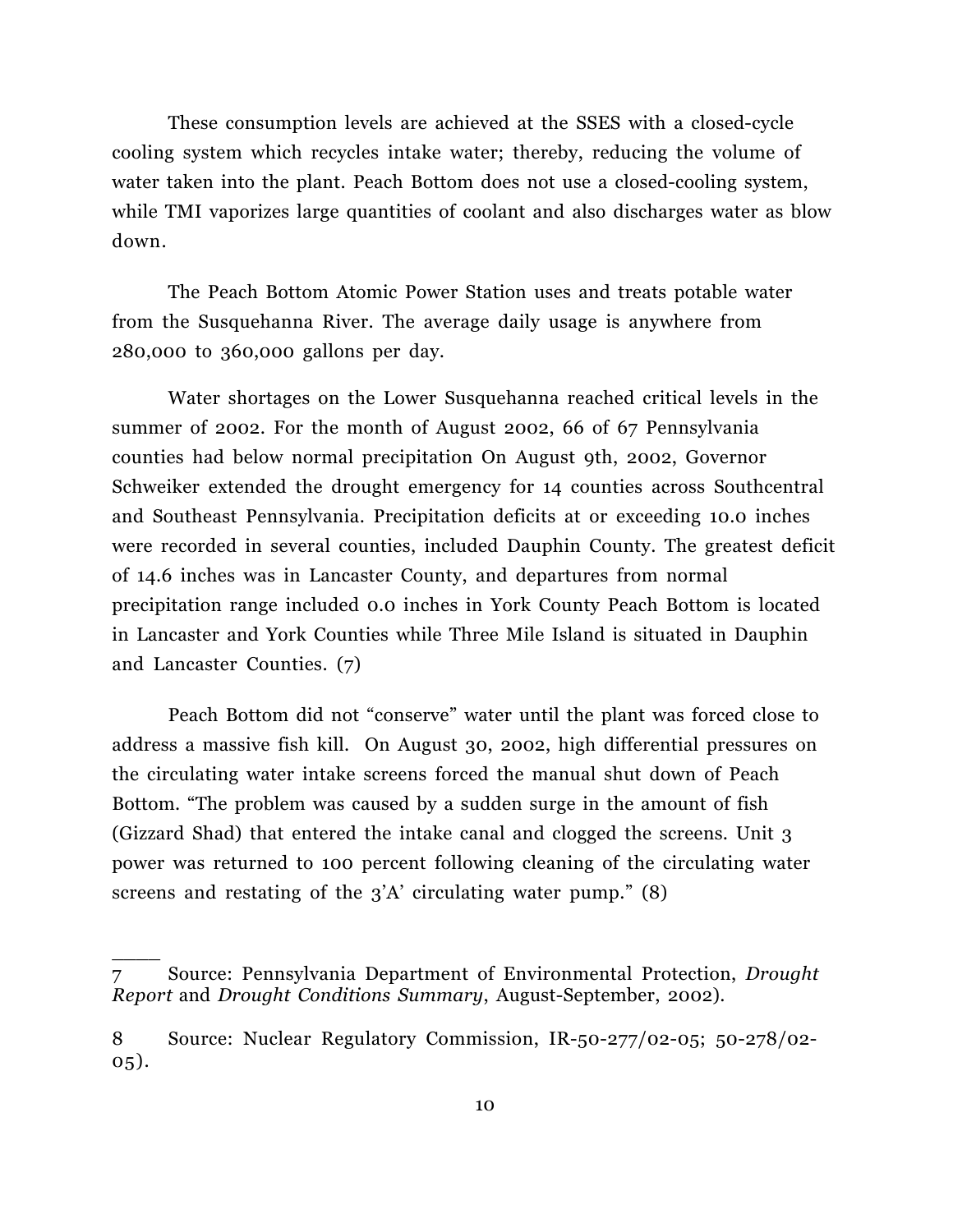Peach Bottom-2 & 3 were documented last summer returning water to the River at temperatures in **excess of 110 degrees**. Communities and ecosystems that depend on limited water resources are also adversely affected by exiting nuclear stations.

Millions of fish (game and consumable), fish eggs, shellfish and other organisms are sucked out of the Lower Susquehanna River and killed by nuclear power plants annually. It is hard to know just what the impact on fisheries is, because cool water intakes have been under the radar screen compared to some types of pollution, said Pennsylvania Fish and Boat Commission aquatics resources chief Leroy Young. But any time you have a man-induced impact on top of what nature is doing, you're affecting the ecosystem, Young said (Ad Crable, *Intelligencer Journal*, January 15, 2005).

 A former Peach Bottom nuclear plant employee said he was "sickened" by the large numbers of sport fish he saw sucked out of the Susquehanna. "When the water comes in, fish would swim in through tunnels and swim into wire baskets," said the man who lives in southern Lancaster County and asked that his name not be used. "There were hundreds and hundreds of fish killed each day. Stripers and bass and walleye and gizzard shad and all kinds of fish. It took a forklift to carry them out" (*Intelligencer Journal*, January 15, 2005).

### **Remedies:**

1) The SRBC should eliminate 'drought exemptions" for nuclear generating stations.

2) During the summer of 2002 drought, most of Peach Bottom and TMI's electricity were shipped out of the River Basin and out of state. The amount of water used proportioned to the % of the energy generated and shipped out of the Basin by a nuclear generating station should be assessed a reconciliation tariff.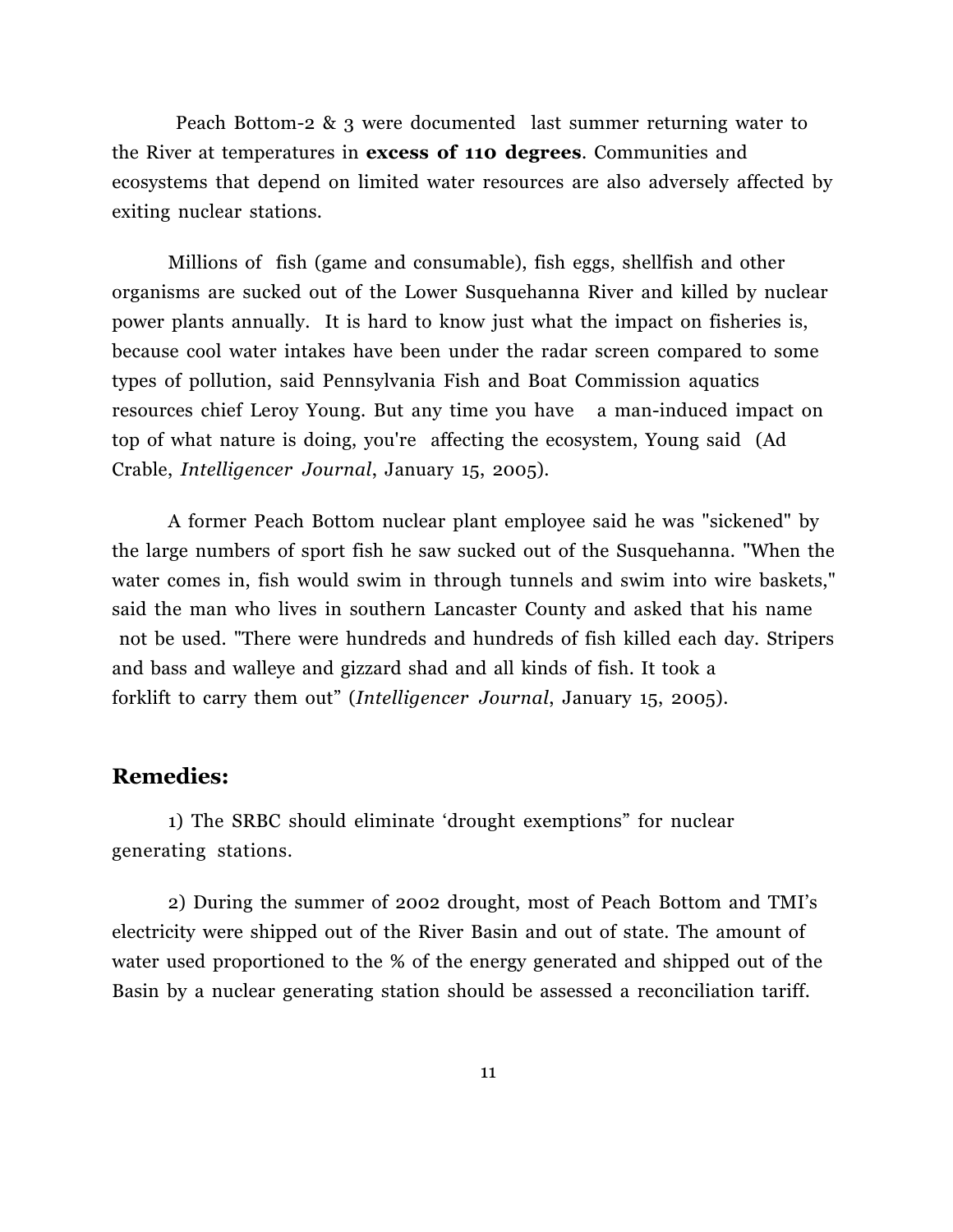3) The SRBC should access nuclear generators a fair market value for the difference between water consumed but not returned to the River.

4) The SRBC should require an Environmental Impact Statement to assess the following impacts as a result of uprates and license extensions:

a) Quantify and qualify the impact nuclear plants have on sport and commercial fishing, and access an annual reconciliation tariff to offset financial losses.

b) Quantify and qualify fish (game and consumable), fish eggs, shellfish and other organisms will be harmed or killed annually by nuclear generating stations, and access an annual reconciliation tariff to offset financial losses.

c) Quantify and qualify the impact nuclear plants have on shad ladders, and access an annual reconciliation tariff to offset financial losses.

### **TMIA Comment 4:**

# **Part V: "Areas of Special Interest" F) Emerging Contaminants**

(pp. 81-82)

Tritium is a radioactive isotope of the element hydrogen. It is naturally produced in the upper atmosphere when cosmic rays strike air molecules and as a byproduct in nuclear reactors that produce electricity.

 Over the span of a decade, at least seven events have occurred at U.S. nuclear facilities where water contaminated with radioactivity leaked into the ground. "These leaks were initially undetected and remained undetected for as long as 12 years. In at least one case, the leak was not detected until after an underground plume of several million gallons of contaminated water traveled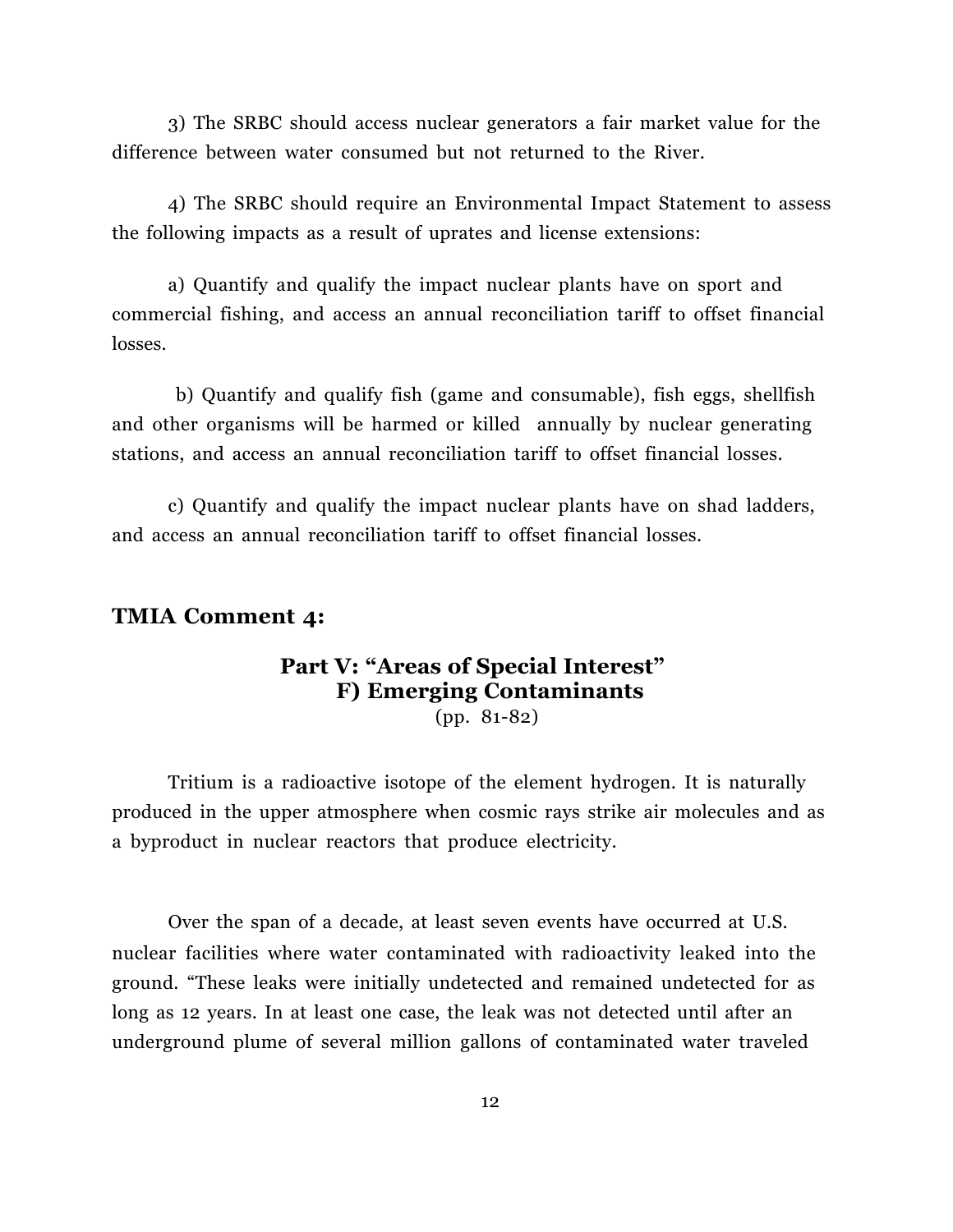beyond the nuclear facility's site into drinking wells. In most cases, the leak was finally detected more by happenstance than by rigorous monitoring." (9)

On June 27, 2006 , Exelon, owners and operators of Three Mile Island, repaired leaks from the condensate storage tank. The leaks followed a telephone conduit and flooding manholes/man ways 100's of feet away from the tank. The only reason TMI even started looking for a leak was because water was flowing out of the top of one man way cover (far away from the plant), and Exelon sampled it and found tritium. They pumped all the water out of the man ways and dumped it to their industrial waste treatment system which eventually goes to the river. TMI had no idea the storage tank was leaking, how much, or for how long.

 Similarly, PPL was unable to provide well logs for TW-1 and TW-2, (10) yet the SRBC "grandfathered" them into compliance. These wells are used to "supply sanitary water for the facility, to produce demineralized water, to maintain pumps seals, and for miscellaneous uses..." (11), and may (or may **not**) be included in the Company's tritium monitoring program according to recent documents submitted to the NRC which indicate "quarterly sampling of four wells." (12)

\_\_\_\_\_\_

<sup>9</sup> Source: Paul Gunter Director, Nuclear Information and Resource Service and David Lochbaum, Nuclear Safety Project Union of Concerned Scientists.

<sup>1 0</sup> SRBC & PPL Settlement, p. 3.

<sup>1 1</sup> PPL Susquehanna, LLC, Susquehanna Steam Electric Station, Units 1 and 2; Draft Environmental Assessment and Finding of No Significant Impact Related to the Proposed License Amendment To Increase the Maximum Reactor Power Level, "Liquid Radioactive Waste and Offsite Doses [Federal Register: August 21, 2007 (Volume 72, Number 161)] [Notices] [Page 46670-46680].

<sup>1 2</sup> Letter to the NRC, "Susquehanna Steam Electric Station Groundwater Protection - Data Collection Questionnaire," PLA 6086, Britt T. McKinney, Sr. Vice President & Chief Nuclear Officer, July 20, 2006.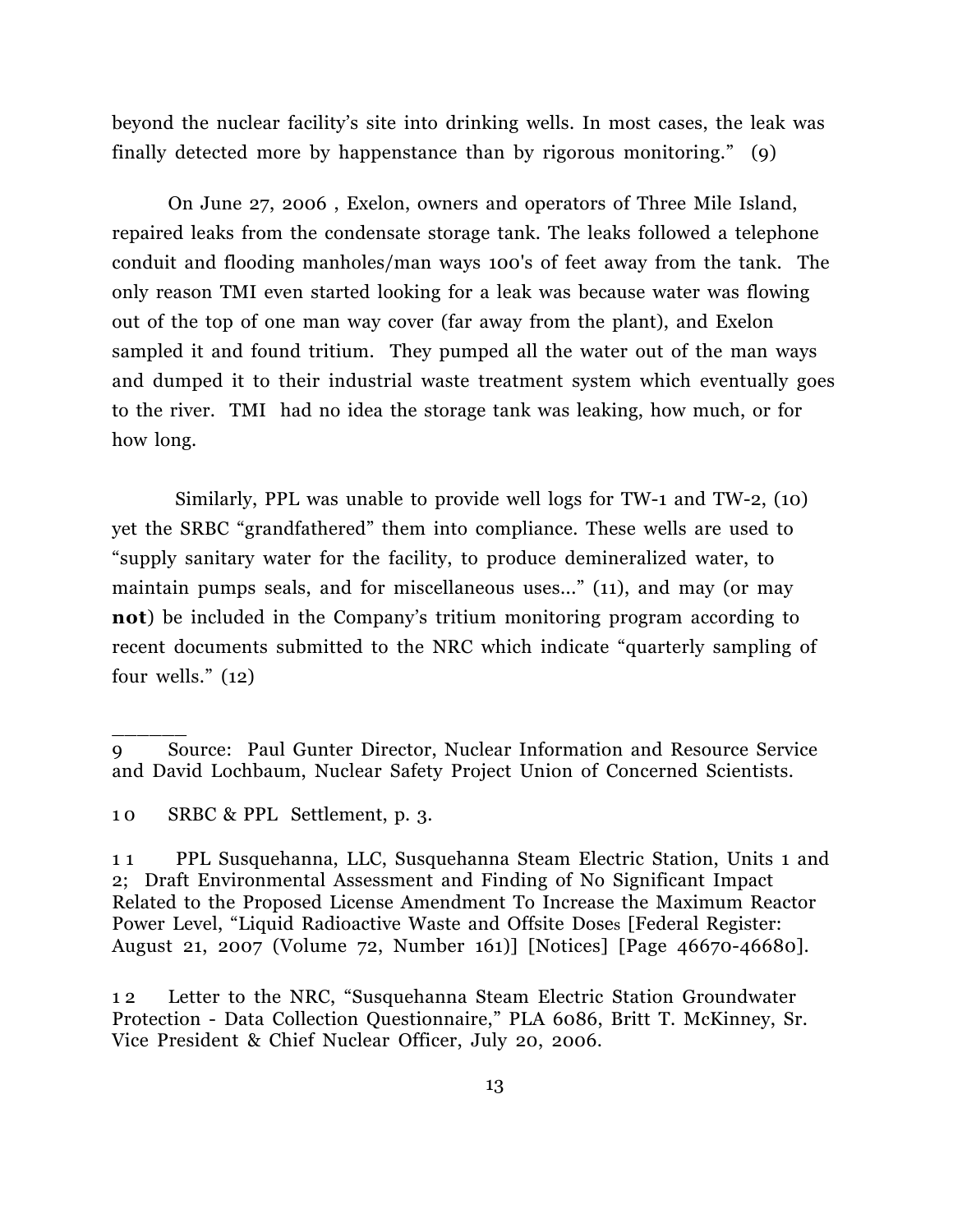This is information the public (and the SRBC) have a Right-to-Know given the tritium leaks that have occurred at numerous nuclear plants across the nation, and PPL's prior identification of "inadvertent releases of radioactive liquids" in December 1983, April, 1988, July, 1991, and February, 1995. The Company also reported 15 pollution incidents onsite from 1980 through 1995." (GEIS, 2-23).

 Federal regulations seek to protect public health and safety from harm by limiting how much of these radioactive materials can be released from a nuclear facility to the water (and air) during both routine operation and under accident conditions.

Three Mile Island Alert is extremely disappointed that the Nuclear Regulatory Commission has thus far treated these leaks as isolated events and ignored their generic implications. The NRC has not issued correspondence to other licensees requiring them to verify there are no similar leaks ongoing at their facilities. The NRC has not met with licensees to discuss the situation and develop genuine basis for believing the problem is confined to these few facilities. The NRC has not taken steps necessary to ensure that members of the public are not now being exposed to radiation from undetected leaks.

### **Remedies**:

The Susquehanna River Basin Commission needs to condition all nuclearrelated applications, uprates, license extensions, withdraws and consumption increases on answers to the following impacts:

What are the systems and components at your licensed facility that contain radioactively contaminated water?

What methods are being used to monitor leakage of radioactively contaminated water from the systems and components?

What is the largest leak rate that can remain undetected by the monitoring methods?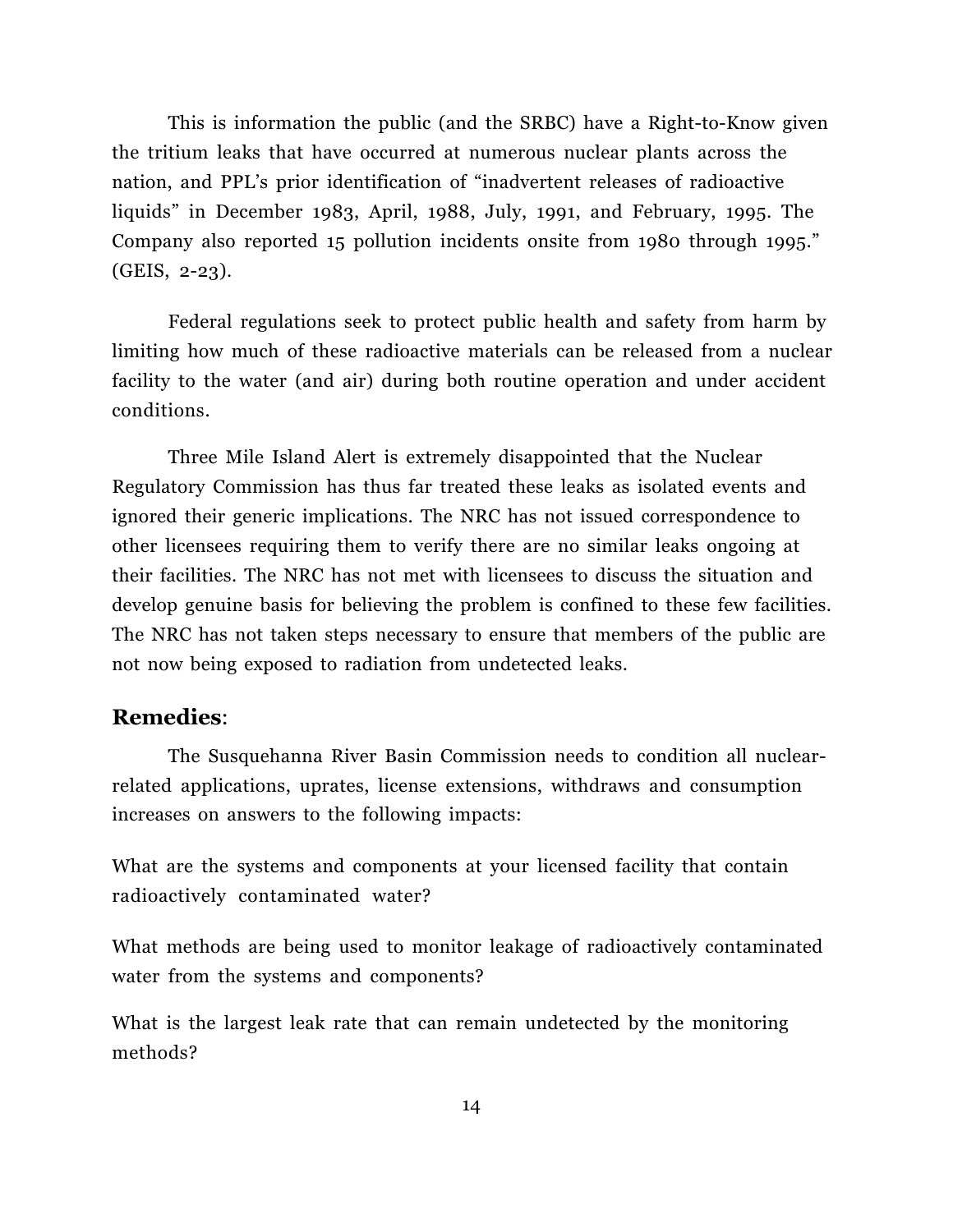What methods are being used to monitor the grounds around the facility for potential leakage of radioactively contaminated water from the systems and components?

What assurance is there against a leak of radioactively contaminated water into the ground around your licensed facility from remaining undetected long enough to permit migration offsite in quantities exceeding federal regulations?

#### **TMIA Comment 5:**

### **Part V: "Areas of Special Interest" G) Energy production** (pp. 83-85)

Power plants use millions of gallons daily for coolant and to perform normal industrial applications. There are three nuclear generation stations on the Susquehanna River. Two plants, with three units, are located on the Lower Susquehanna, have the capacity to draw in as much as half the flow of a River in a day. The Three Mile Island Nuclear Generating Station (TMI-1) and the Peach Bottom Atomic Power Stations are large consumers of water on the Lower Susquehanna and began operating in 1974.

According to the California Energy Commission, conventional power plants consume the following amounts of water (through evaporative loss, not including water that is recaptured and treated for further use):

| <b>Technology</b>  | gallons/kWh | liters/kWh |
|--------------------|-------------|------------|
| Nuclear            | 0.62        | 2.30       |
| Coal               | 0.49        | 1.90       |
| Oil                | 0.43        | 1.60       |
| Combined Cycle Gas | 0.25        | 0.95       |

### **Water Consumption: Fossil Power Plants**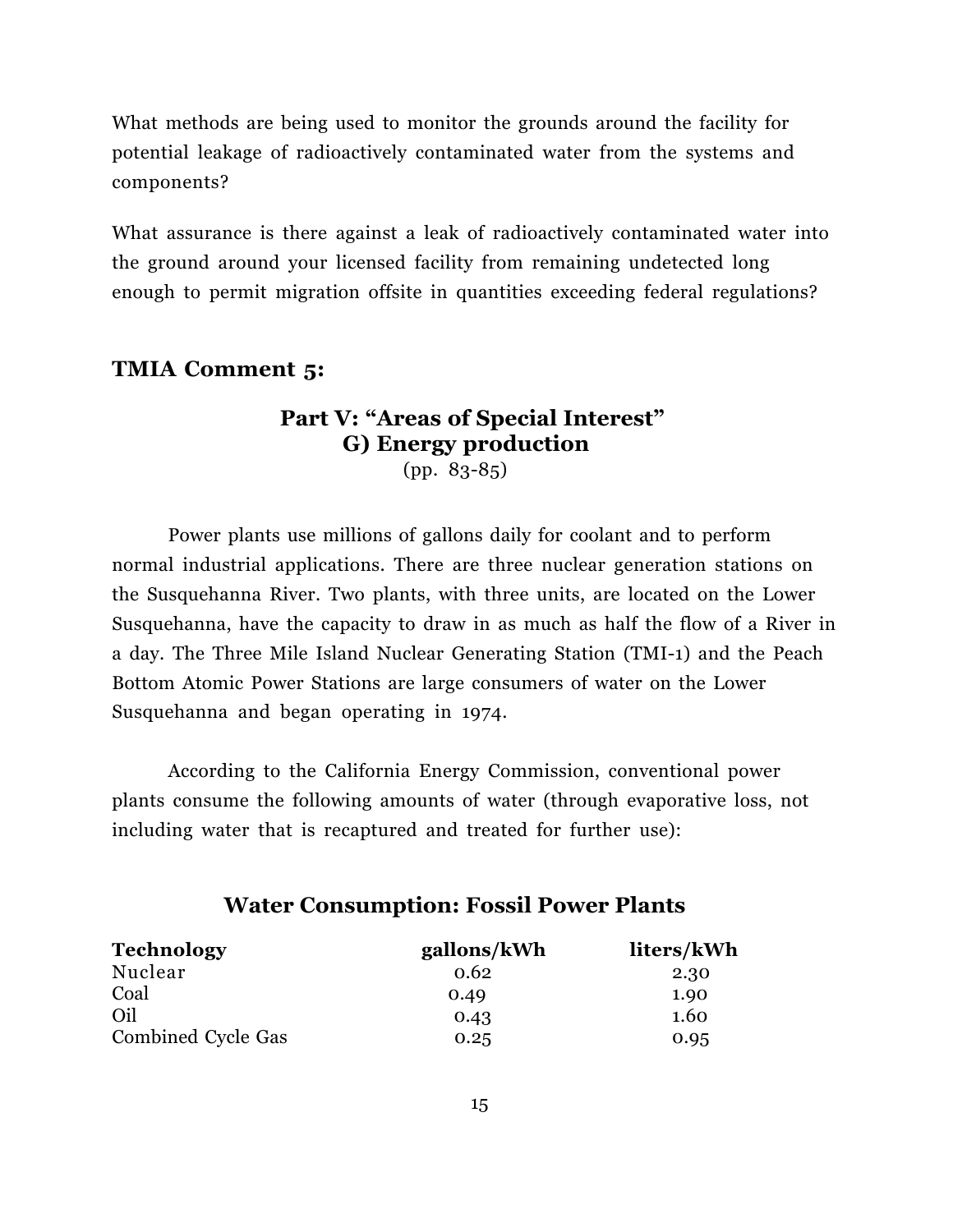Water use and consumption as well as water supply and water chemistry have direct and indirect relationships with safety related components, plant cooling, and are intimately connected to the health and safety of the River and the local community.

 Power generation, cooling and safety are inherently connected. There is no separate imaginary fence between generation and safety. And there should be no regulatory moat created by artificial safety definitions erected by nuclear generators.

 Seasonal flow, Act 220, and the competing demands for limited water resources may make the amount of power for generation unreliable. (13) Frequent power decreases and scrams show up as safety indicators and put stress on the nuclear generating stations. The NRC does not compile generation indicators, it analyzes safety indicators, like scrams and power reductions. The uprate clearly has the potential to create safety challenges by abruptly scramming the plant or forcing power reductions to accommodate a water use budget.

We need to tear down the fictional fence that SRBC and the NRC have erected between power generation and safety. Mr. Epstein has established the nexus between safety and generation, and defeated the NRC's argument, that "...Mr. Epstein provides no basis to assume that SSES' surface water withdrawals will be restricted or that possibility is material to the licensing." (NRC Staff, NRC-ASLBP), June 5, p.17) However, PPL can not produce any evidence that water use or consumption **will not be restricted**, and PPL acknowledged an "increase in consumptive water use" (PPL, June 5, NRC-ASLBP p. 18) will **be required.**

<sup>1 3</sup> Act 220 of 2002 mandates that the Department of Environmental Protection update the state water plan by 2008. "The Environmental Quality board will adopt regulations addressing water use registration, period reporting and record keeping (Section 3118), and the DEP is authorized "to enforce the Act." It also "establishes the duty of any person to proceed diligently in complying with orders of the DEP." (Section 3133)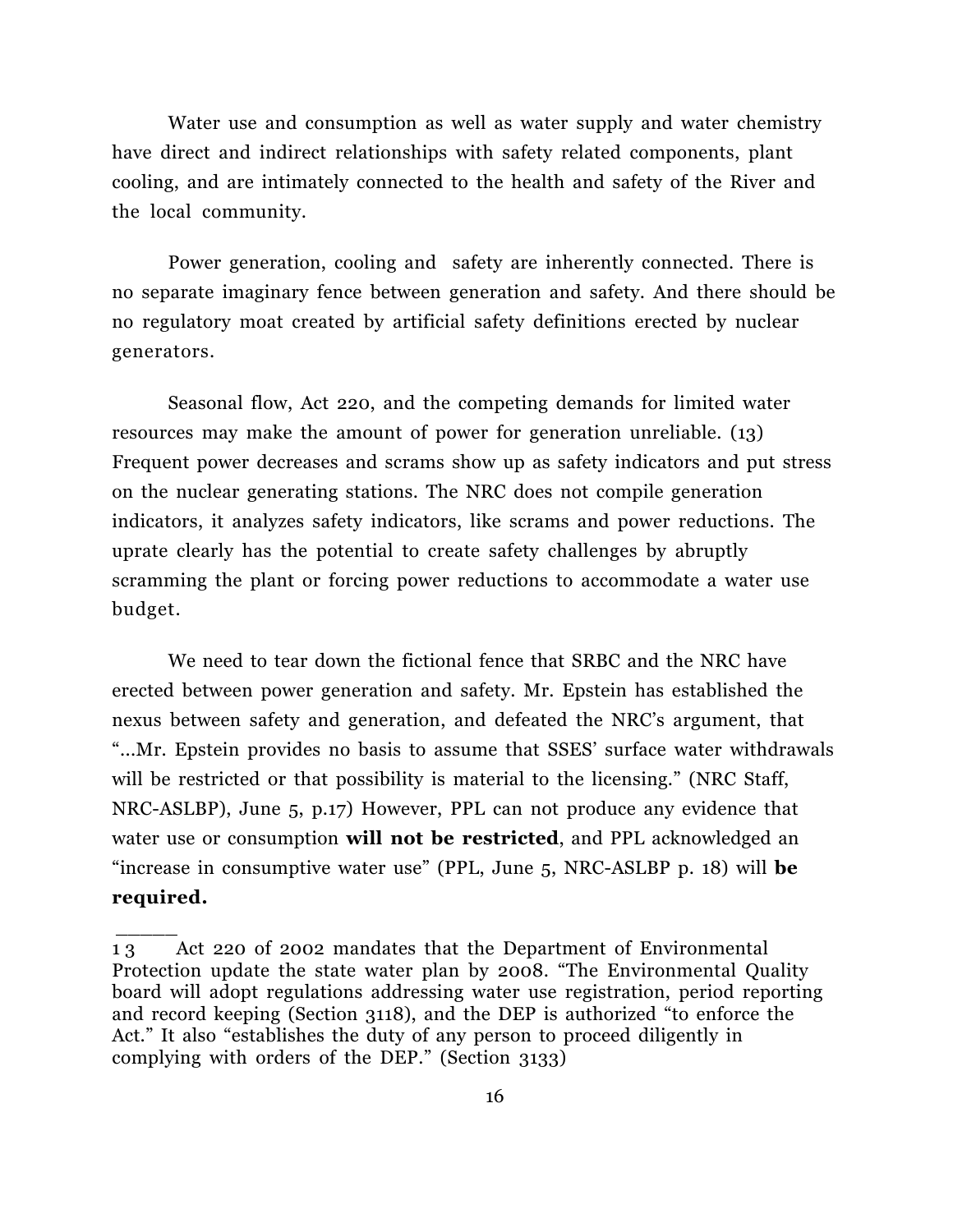The SRBC must investigate the impact of the Environmental Protection Agency' (EPA) 316 (a) and 316 (b) compliance milestones on applications from nuclear power plants. To date, nuclear generating station have not established compliance milestones for EPA's Act 316 (a) or 316 (b).

The most current decision relating to 316 (a) and 316 (b) in regard to nuclear power production is the Nuclear Regulatory Commission's reversal of Entergy Nuclear Vermont Yankee, LLC, and Entergy Nuclear Operations, Inc. (Vermont Yankee Nuclear Power Station), LBP-06-20, 64 NRC 131 (2006) CLI-07-16, 65 NRC \_\_ (Apr 11, 2007)(ADAMS Ascension No. ML071010217).

 The 2nd Circuit's Opinion in the Vermont Yankee case is instructive, and focuses on alternative thermal effluent limitations. (14) This specific issue was never raised by Mr. Epstein because the SSES is a closed-cycle plant. The Vermont Yankee decision supports Mr. Epstein's argument that nuclear plants cannot subvert existing state regulations, and they will have to comply with 316 (a) and 316 (b) regardless of the timing, and the majority decision does nor preclude the application of a site-specific scoping brush from being applied to nuclear water withdrawal applications.

The Court's ruling supports Mr. Epstein's argument that nuclear operators can not subvert or "attack" existing state regulations (Act 220) or federal statues (of the Susquehanna River Basin Commission) or assume compliance based on timing or lack of a firm time frame.

 Moreover, this ruling doesn't mean that 316 has disappeared or nuclear generating stations will not have to be complaint with a federal mandate. Only the timing for compliance has changed. While the NRC begs off evaluation of these critical issues, it does not announce how these issues, which the Agency placed outside it's "scope," (15) should be cured or approached:

<sup>14</sup> Entergy Nuclear Vermont Yankee, LLC, and Entergy Nuclear Operations, Inc. (Vermont Yankee Nuclear Power Station), LBP-06-20, 64 NRC 131 (2006) CLI-07-16, 65 NRC \_\_ (Apr 11, 2007)(ADAMS Ascension No. ML071010217).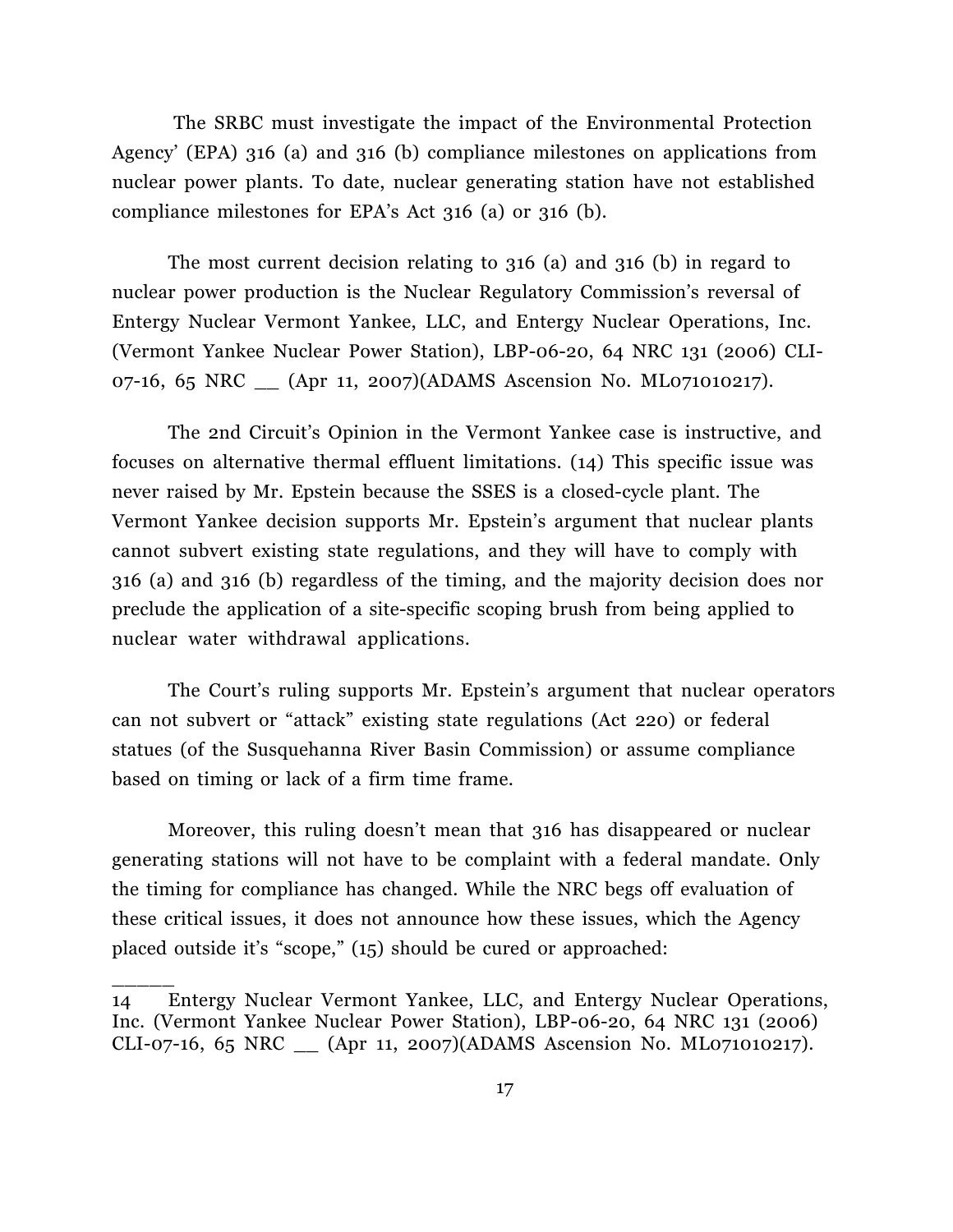Additionally, as the Commission has made apparent in other contexts, see Hydro Resources, CLI-98-16, 48 NRC 119, 121-122, absent some need for resolution to meet the agency's statutory responsibilities, the agency's adujdicatory process is not the forum for litigation matters that are primarily responsible of other federal or state/local agencies.

The NRC is content to let a regulatory wall catch fire in the naive hope that it will not spread to other walls that may (or may not) be its responsibility; while at the same time, acknowledging the potential harm:

To be sure, the EPU request will have implications in terms of increased water consumption, entrainment an impingement, and thermal and liquid effluent discharges, all of which are evaluated in the ER accompanying the PPL application that has not been the subject of Epstein's contentions. (16)

### **Remedies:**

 $\overline{\phantom{a}}$ 

1) The SRBC must review the impact and timing of the Peach Bottom Atomic Power Station, the Susquehanna Steam Electric Station and Three Mile Nuclear Generating Station's compliance with 316 (a) and 316 (b) based on the duration of license extensions and the impact of power uprates.

2) The Commission must order the above nuclear generating stations to submit to the SRBC for review and approval plans and strategies for implementing EPA's 316 (a) and 316 (b) based on the impact to the Susquehanna River as a result of power uprates and 20 year license extensions.

<sup>1 6</sup> U.S. NRC Atomic Safety & Licensing Board Panel, Memorandum & Order, In the Matter of the PPL Susquehanna LLC, (Susquehanna Steam Electric Station, Units 1 and 2), Docket Nos. 50-387 and 50-388-OLA, ASLBP No. 07854- 01-BD01, July 27, 2007: Judge G. Paul Bollwerk, III, Chairman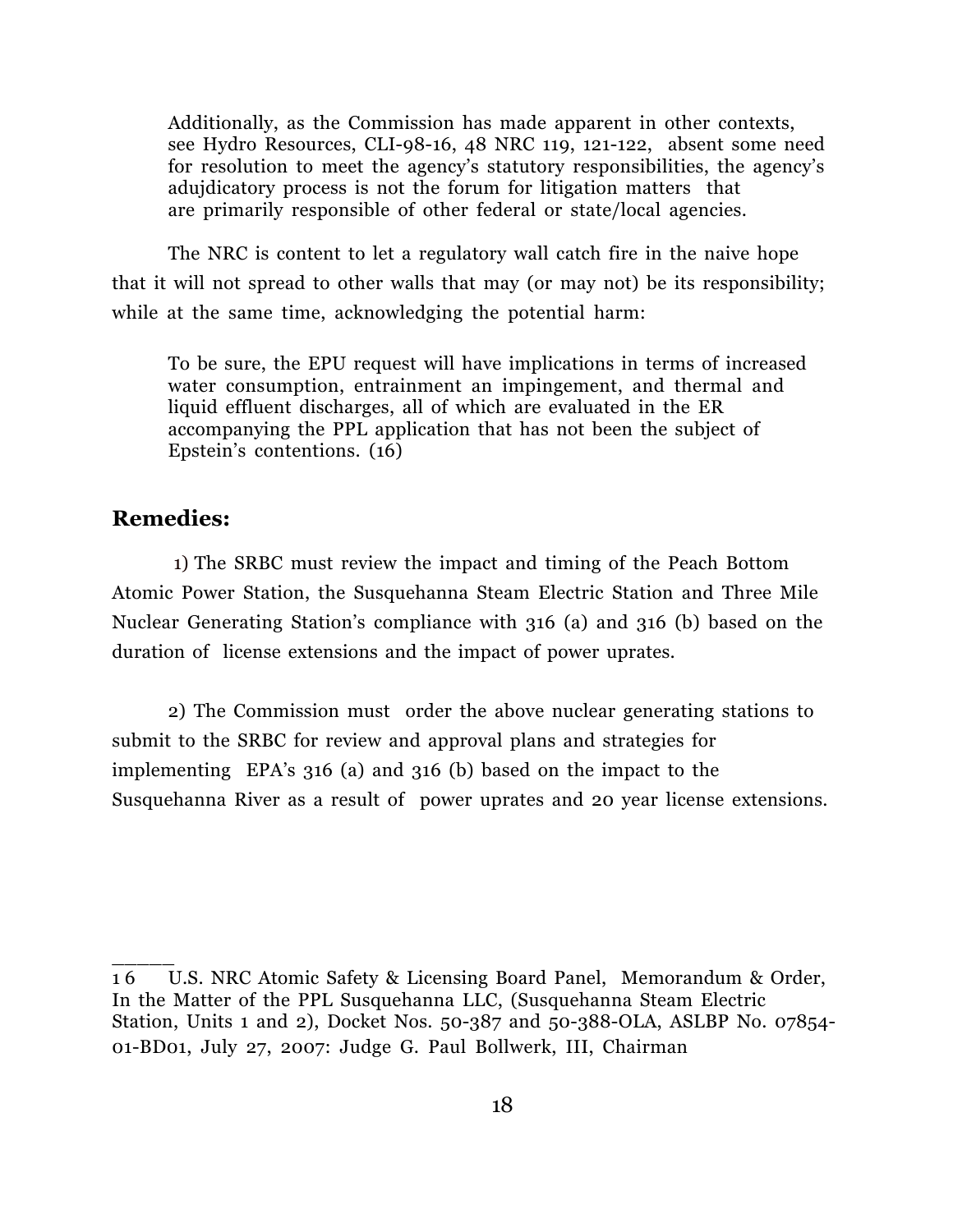#### **TMIA Comment 6:**

 $\overline{\phantom{a}}$ 

## **Part V: "Areas of Special Interest" I) Invasive Species**

(pp. 87-89)

 The SRBC should **require or investigate site-specific aquatic challenges** (17) and review **outdated, and "grandfathered" data** submissions.

 DEP confirmed that zebra mussel adults and juveniles have been found in Goodyear Lake, the first major impoundment on the Susquehanna River's main stem below Canadarago Lake in New York. Zebra mussels are an invasive species posing a serious ecological and economic threat to the water resources and water users downstream in the river and Chesapeake Bay. On June 19, 2007, zebra mussels were discovered in Cowanesque Lake, Tioga County. This marks the first time zebra mussels have been discovered in the area. (18) Zebra mussels, like Asiatic clams, shad and other biological fouling, (19) can invade the SSES from the Susquehanna River.

1 8 "In 2002, the first report of zebra mussel populations in the Chesapeake Bay Watershed were reported from Eaton Reservoir in the headwaters of the Chenango River, a major tributary to the Susquehanna River in New York. A short time later, zebra mussels also were found in Canadarago Lake, a lake further east in the Susquehanna main stem headwaters. Now, through DEP's Zebra Mussel Monitoring Network, reports were received that both zebra mussel adults and juveniles, called veligers, have made their way down to the Susquehanna main stem headwaters" (Pa DEP, *Update*, July 16, 2004)

1 9 Algae blooms recently "caused continuous clogging of multiple strainers of all pumps in TMI the intake structure; including: the two safety related DR pumps, all three safety related NR pumps, and all three non-safety related secondary river pumps." (NRC IR 05000289/2006004, p. 7)

<sup>1 7</sup> PPL Susquehanna, LLC, Susquehanna Steam Electric , Units 1 and 2; Draft EIS and Finding of No Significant Impact Related to the Proposed License Amendment to Increase the Maximum Reactor Power Level, Federal Register: August 21, 2007 (Volume 72, Number 161, pp. 46670-46680.)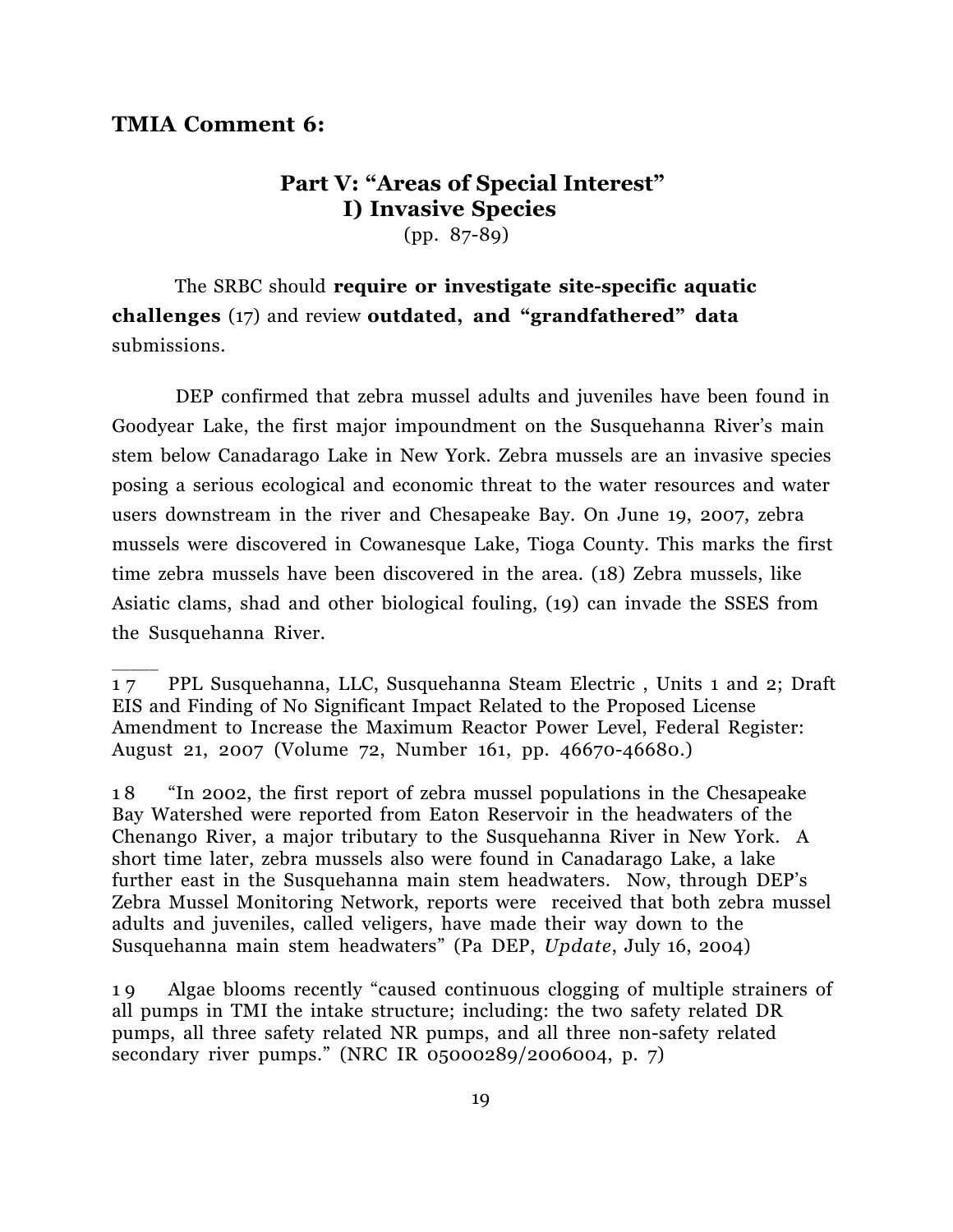Zebra mussels were recently discovered at PPL' fail-safe water supply in Cowanesque Lake and noted: "There is no evidence zebra mussels have been found in anywhere in the vicinity of the SSES..." But the NRC acknowledges the "SRBC requirement that the SSES compensate consumptive water use during river low-flow conditions by sharing the costs of the Cowanesque Lake Reservoir, which provides river flow augmentation source.

Neither SRBC or the NRC addressed health, safety and structural challenges caused by micro fouling versus macro foiling, micro biologically influenced corrosion, biofilm's disease causing bacteria such as Legionella and listeria, the difficulty in eliminating established biofilms, oxidizing versus nonoxidizing biocides, chlorine versus bleach, alkaline versus non-alkaline environments, possible decomposition into carcinogens, and the eastward migration of Asiatic clams, zebra mussels and the anticipated arrival quagga mussels.

### **Remedies:**

The SRBC is not restricted by the artificial limitations and narrow scope the NRC imposed on itself. The SRBC should **require or investigate sitespecific aquatic challenges**, and review **outdated and "grandfathered" data** submissions.

The SRBC should compel nuclear generating stations to physically inspect the intake pipes at nuclear generating stations, and operators to submit an plan to defeat health, safety and structural challenges that include but are not limited to: micro fouling, macro foiling, micro biologically influenced corrosion, biofilm disease causing bacteria such as Legionella and listeria, and the eastward migration of Asiatic clams, zebra mussels and the anticipated arrival quagga mussels.